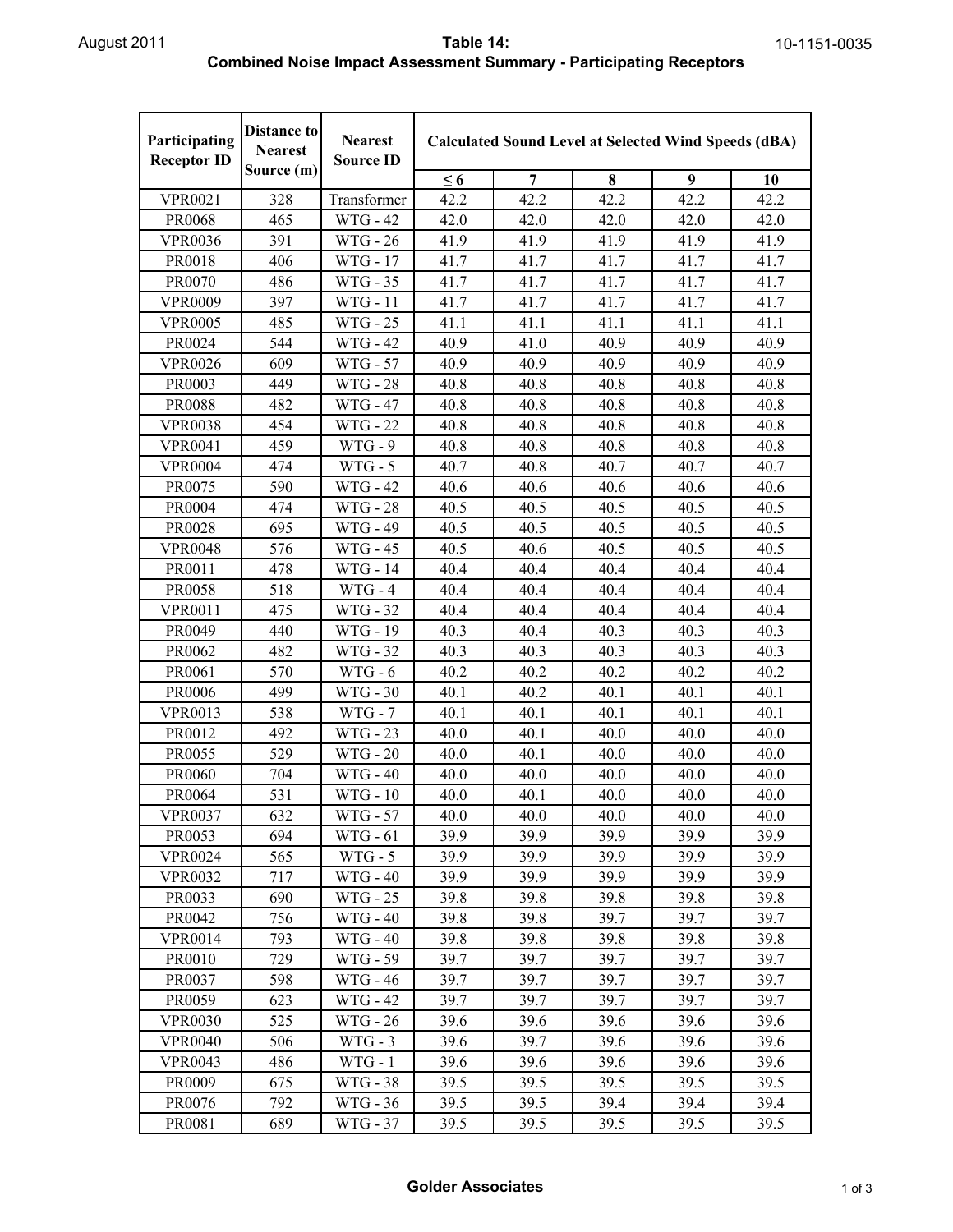## August 2011 **Table 14: Combined Noise Impact Assessment Summary - Participating Receptors**

| Participating<br><b>Receptor ID</b> | <b>Distance to</b><br><b>Nearest</b><br>Source (m) | <b>Nearest</b><br><b>Source ID</b> | <b>Calculated Sound Level at Selected Wind Speeds (dBA)</b> |              |              |              |              |
|-------------------------------------|----------------------------------------------------|------------------------------------|-------------------------------------------------------------|--------------|--------------|--------------|--------------|
|                                     |                                                    |                                    | $\leq 6$                                                    | 7            | 8            | 9            | 10           |
| PR0023                              | 846                                                | WTG - 53                           | 39.4                                                        | 39.4         | 39.4         | 39.4         | 39.4         |
| <b>VPR0047</b>                      | 682                                                | WTG - 45                           | 39.4                                                        | 39.4         | 39.4         | 39.4         | 39.4         |
| PR0005                              | 612                                                | <b>WTG - 42</b>                    | 39.3                                                        | 39.3         | 39.3         | 39.3         | 39.3         |
| <b>PR0008</b>                       | 782                                                | WTG - 38                           | 39.3                                                        | 39.3         | 39.2         | 39.2         | 39.2         |
| PR0017                              | 657                                                | <b>WTG - 38</b>                    | 39.3                                                        | 39.3         | 39.3         | 39.3         | 39.3         |
| PR0052                              | 591                                                | $WTG - 10$                         | 39.3                                                        | 39.4         | 39.3         | 39.3         | 39.3         |
| PR0082                              | 484                                                | Transformer                        | 39.3                                                        | 39.3         | 39.3         | 39.3         | 39.3         |
| <b>VPR0002</b>                      | 819                                                | WTG - 16                           | 39.3                                                        | 39.3         | 39.3         | 39.3         | 39.3         |
| <b>VPR0003</b>                      | 614                                                | $WTG - 1$                          | 39.3                                                        | 39.3         | 39.3         | 39.3         | 39.3         |
| <b>VPR0007</b>                      | 600                                                | $WTG - 7$                          | 39.3                                                        | 39.4         | 39.3         | 39.3         | 39.3         |
| PR0027                              | 827                                                | $WTG - 5$                          | 39.2                                                        | 39.3         | 39.2         | 39.2         | 39.2         |
| PR0046                              | 641                                                | <b>WTG - 12</b>                    | 39.2                                                        | 39.2         | 39.2         | 39.2         | 39.2         |
| PR0051                              | 650                                                | <b>WTG - 54</b>                    | 39.2                                                        | 39.2         | 39.2         | 39.2         | 39.2         |
| <b>VPR0018</b>                      | 730                                                | WTG - 57                           | 39.2                                                        | 39.2         | 39.2         | 39.2         | 39.2         |
| PR0025                              | 801                                                | <b>WTG - 53</b>                    | 39.1                                                        | 39.1         | 39.1         | 39.1         | 39.1         |
| PR0063                              | 557                                                | $WTG - 3$                          | 39.1                                                        | 39.1         | 39.1         | 39.1         | 39.1         |
| <b>VPR0001</b>                      | 869                                                | WTG - 36                           | 39.1                                                        | 39.1         | 39.1         | 39.1         | 39.1         |
| <b>VPR0051</b>                      | 723                                                | $WTG - 4$                          | 39.1                                                        | 39.1         | 39.1         | 39.1         | 39.1         |
| PR0019                              | 689                                                | $WTG-6$                            | 39.0                                                        | 39.0         | 39.0         | 39.0         | 39.0         |
| PR0087                              | 685                                                | <b>WTG - 44</b>                    | 39.0                                                        | 39.1         | 39.0         | 39.0         | 39.0         |
| <b>VPR0034</b>                      | 861                                                | <b>WTG - 49</b>                    | 39.0                                                        | 39.0         | 38.9         | 38.9         | 38.9         |
| PR0007                              | 523                                                | WTG - 33                           | 38.9                                                        | 39.0         | 38.9         | 38.9         | 38.9         |
| PR0026                              | 538                                                | Transformer                        | 38.9                                                        | 38.9         | 38.9         | 38.9         | 38.9         |
| PR0056                              | 759                                                | WTG - 38                           | 38.9                                                        | 38.9         | 38.9         | 38.9         | 38.9         |
| PR0001                              | 663                                                | <b>WTG - 58</b>                    | 38.8                                                        | 38.9         | 38.8         | 38.8         | 38.8         |
| PR0020                              | 718                                                | $WTG - 6$                          | 38.8                                                        | 38.8         | 38.8         | 38.8         | 38.8         |
| PR0073                              | 673                                                | $WTG - 7$                          | 38.8                                                        | 38.8         | 38.8         | 38.8         | 38.8         |
| PR0079                              | 541                                                | WTG - 18                           | 38.8                                                        | 38.8         | 38.8         | 38.8         | 38.8         |
| PR0083                              | 708                                                | $WTG - 1$                          | 38.8                                                        | 38.8         | 38.8         | 38.8         | 38.8         |
| PR0021                              | 581                                                | WTG - 61                           | 38.7                                                        | 38.7         | 38.7         | 38.7         | 38.7         |
| PR0022                              | 589                                                | WTG - 61                           | 38.6                                                        | 38.6         | 38.6         | 38.6         | 38.6         |
| <b>PR0050</b>                       | 666                                                | WTG - 28                           | 38.6                                                        | 38.6         | 38.6         | 38.6         | 38.6         |
| PR0066                              | 803                                                | WTG - 20                           | 38.6                                                        | 38.6         | 38.6         | 38.6         | 38.6         |
| PR0080                              | 873                                                | WTG - 16                           | 38.6                                                        | 38.6         | 38.6         | 38.6         | 38.6         |
| <b>VPR0012</b>                      | 607                                                | <b>WTG - 27</b>                    | 38.6                                                        | 38.6         | 38.6         | 38.6         | 38.6         |
| PR0014                              | 866                                                | WTG - 42                           | 38.5                                                        | 38.5         | 38.5         | 38.5         | 38.5         |
| <b>VPR0025</b>                      | 898                                                | WTG - 16                           | 38.5                                                        | 38.5         | 38.4         | 38.4         | 38.4         |
| PR0069                              | 902                                                | WTG - 34                           | 38.4                                                        | 38.4         | 38.3         | 38.3         | 38.3         |
| <b>VPR0016</b>                      | 643                                                | WTG - 22                           | 38.4                                                        | 38.4         | 38.4         | 38.4         | 38.4         |
| PR0013<br>PR0032                    | 686<br>781                                         | WTG - 26<br>WTG - 26               | 38.3<br>38.3                                                | 38.4<br>38.3 | 38.3<br>38.3 | 38.3<br>38.3 | 38.3<br>38.3 |
|                                     |                                                    |                                    |                                                             |              |              |              |              |
| PR0039<br>PR0089                    | 636<br>656                                         | WTG - 27<br>WTG - 56               | 38.3<br>38.3                                                | 38.3<br>38.3 | 38.3<br>38.3 | 38.3<br>38.3 | 38.3<br>38.3 |
| <b>VPR0045</b>                      | 550                                                | WTG - 19                           | 38.3                                                        | 38.4         | 38.3         | 38.3         | 38.3         |
| PR0065                              | 679                                                | WTG - 13                           | 38.2                                                        | 38.2         | 38.2         | 38.2         | 38.2         |
| <b>VPR0027</b>                      | 817                                                | <b>WTG - 42</b>                    | 38.2                                                        | 38.2         | 38.2         | 38.2         | 38.2         |
| <b>VPR0053</b>                      | 709                                                | WTG - 46                           | 38.2                                                        | 38.2         | 38.2         | 38.2         | 38.2         |